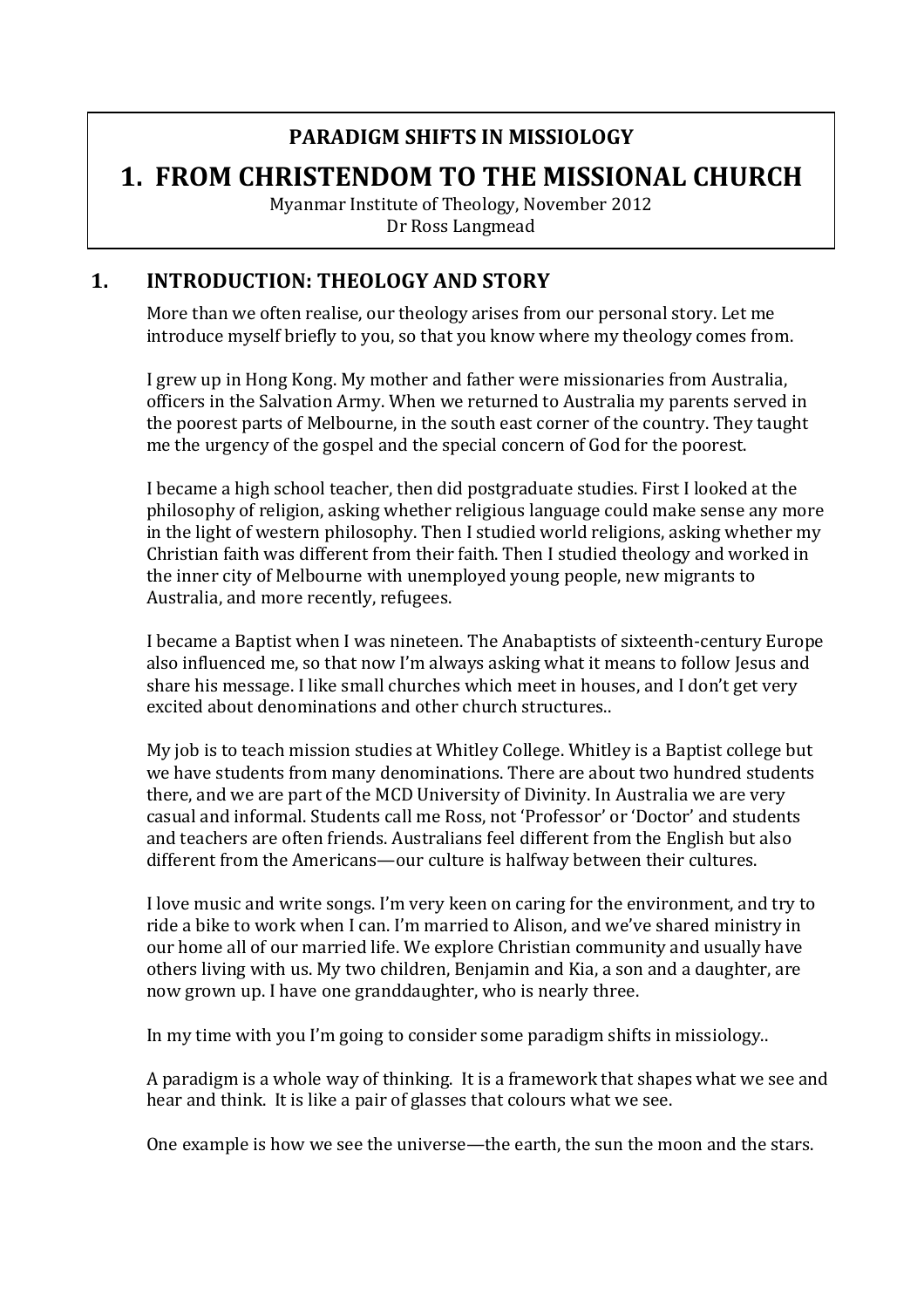In Old Testament times the Israelites saw the universe in three storeys. In the middle was the flat earth. Above was the heavens (also called the 'firmament'), shaped like a bowl with holes in it for the rain to come through. The sun and moon travelled across the heavens each day. Below was the watery deep. God lived above the heavens and when people died they went to Sheol, somewhere under the earth. This was the biblical paradigm for the universe.

Over the centuries, people began to believe that the earth was round and not flat. As early as  $330$  BCE<sup>1</sup> the Greek philosopher Aristotle argued for this. This led to a new paradigm, a new way of seeing the earth. Instead of being afraid that we would fall off the edge if we went too far, people started thinking that if we kept going we would arrive back in the same place. When sailors went around the world they proved that it was true.

Soon after western science began, a German called Copernicus (1473–1543) looked at the sun, moon and stars and made careful notes. He realised that the earth goes around the sun, not the other way around. This led to another new paradigm, a new way of thinking.

We have had other paradigm shifts in science, such as when Albert Einstein (1879–1955) came up with the theory of relativity, showing that mass and energy are closely related.

We also use the term 'paradigm' to refer to different periods of history when people thought differently.

 



The waters above the firmament and beneath the earth: the ancient conception of the world reflected in the Old Testament

For example, the missiologist David Bosch divides the history of Christianity into six periods.<sup>2</sup> Each time there is a shift to a new paradigm. These are his paradigms:

- a. The early church, as recorded in the New Testament  $(30-100 \text{ CE}^3)$
- b. The Eastern church, that is Greek Christianity in the period of the church fathers, known as the Patristic period (100–600 CE).
- c. The Medieval church (roughly 600-1500 CE).
- d. The Reformation church (1500–1700).

 $1$  BCE = Before the Common Era, meaning the same as BC (Before Christ).

<sup>&</sup>lt;sup>2</sup> David J Bosch, *Transforming mission: Paradigm shifts in theology of mission* (Maryknoll: Orbis, 1991), 181-189.

 $3$  CE = Common Era, meaning the same as AD (*Anno Domini*, In the Year of our Lord).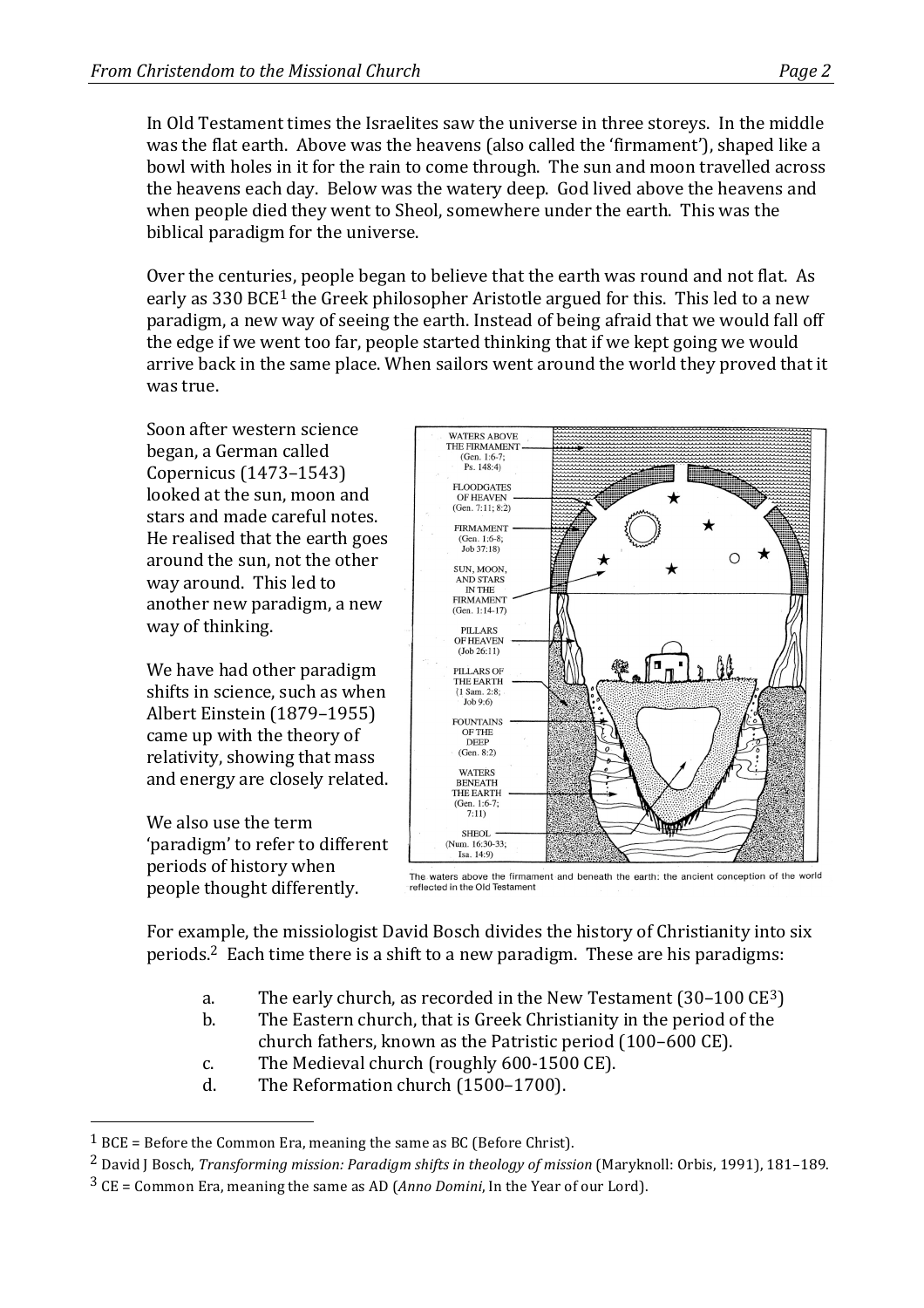- e. The Enlightenment paradigm (1700–1950).
- f. The emerging ecumenical paradigm, developing at present.

Unfortunately Bosch does not discuss Asian church history much; his paradigms are all European or Mediterranean—mostly the western church.

Another problem is that when we divide history into eras like this, they are usually too neat. For example, the Greek church, or the Eastern Orthodox church, was strong between 100 and 600 CE, but it is still going today. And in the Reformation era, when the Protestant churches grew, the Roman Catholic church was still going strong. And Bosch's last paradigm is hardly a paradigm at all, if we mean a 'way of thinking'. He has thirteen different parts of it, full of tensions and uncertainty and fragmentation. We don't know yet how to summarise the present era. It is hard to see a paradigm clearly until it is in the past.

It is still helpful to use the idea of a paradigm to summarise a way of thinking. Sometimes a paradigm is an era in history, such as the Reformation. Sometimes it is a worldview, such as animism, which sees spirits in rocks and trees. And sometimes it is simply the way most people think about something.

#### *Question:*

*What 'eras' or 'periods' or 'paradigms' do you see looking back into the history of your* ethnic group?

This subject is about paradigm shifts in missiology. In my three weeks with you, I will consider three shifts that have been important:

From Christendom to the missional church From saving souls to holistic mission From superiority to mission as prophetic dialogue

# **2. CHRISTENDOM**

 

## **a. What is Christendom?**

I don't expect Christians in Asia to know a lot about Christendom, because it is mostly something experienced in the West.<sup>4</sup>

Christendom can be used in several ways. Today it is often used to describe *the Christian world.* So someone might say, 'Islam is taking a stand against the whole of Christendom'. In this sense, Christendom refers to countries where Christianity is the majority religion.

I am going to use it the way historians do. Christendom is *the marriage of church and state.* It was the arrangement where the church and the state in Europe supported each other in many ways. Christianity was the state religion, with special privileges from the emperor or king. Church and state were 'in bed together'. The emperor, with his armies, defended the pope and the

 $4$  The Philippines are the only Asian country I know of where Christianity is the dominant religion.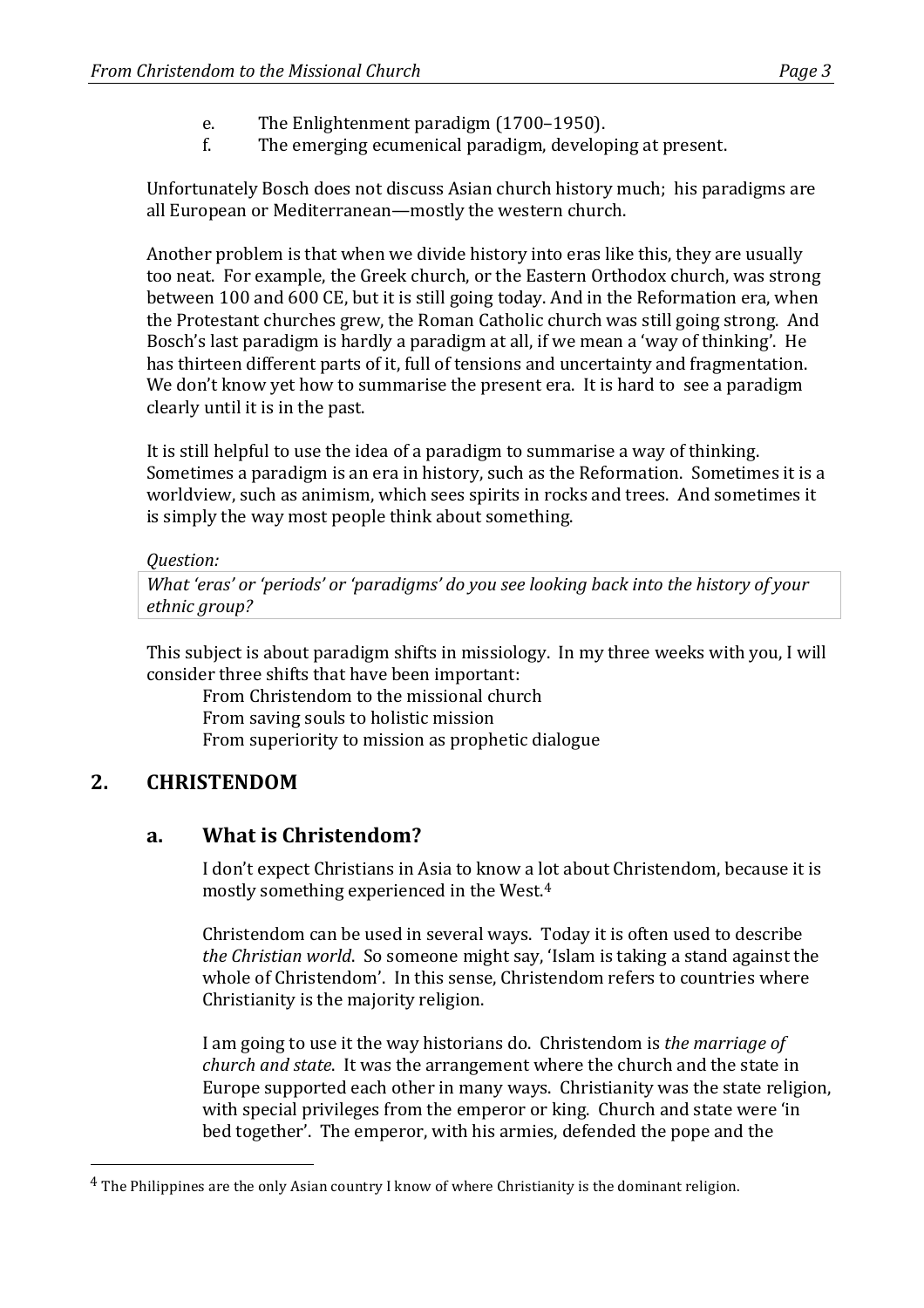church enjoyed being at the centre of society, with power, influence and wealth. In Christendom-Europe nearly everyone was born as a Christian. Kings and queens had to promise to support the state religion, and in return priests and bishops had to swear loyalty to their king or queen. Only Christians could teach at universities or have their marriages registered. If you were not a Christian—say, a Jew or Muslim—you were on the margins and had no power or voice at all. In Christendom, the countries saw themselves as Christian countries

Historically, Christendom *began in the 4th century*, when the Roman Emperor Constantine became a Christian in 312 CE. He began the process of bringing Christianity into the centre of the Roman Empire, which then became known as the Holy Roman Empire.

Historians say it *ended in the 16th century* when Martin Luther broke away from the Roman Catholic church during the Protestant Reformation. But it has broken down very slowly, and still hangs on today in some countries, either as a Catholic Christendom or as a Protestant Christendom.

Many missiologists refer to Christendom as a mindset, or a way of thinking (a paradigm that lingers on today). It's hard to get rid of the feeling of power and comfort that Christendom used to bring. So there is a strong move in missiology to think differently, to think 'missionally', leaving Christendom behind. This is the paradigm shift I'm looking at today.

## **b. Emperor Constantine**

 

For the first three hundred years Christians experienced persecution. They were a small group, and the Roman Empire had a brutal military dictatorship. From New Testament times onwards they won new converts because they were filled with the Spirit, they lived differently, they cared for each other, they shared their possessions, they witnessed to their friends and they were brave, often being killed for their faith.

They grew fast. Rodney Stark estimates that Christians grew from being just a few people to being about  $10\%$  of the population by the time of Constantine, around  $300<sup>5</sup>$ 

| Year | No. of Christians | % of population in<br><b>Roman Empire</b> |
|------|-------------------|-------------------------------------------|
| 40   | 1,000             | 0.0017%                                   |
| 50   | 1,400             | 0.0023%                                   |
| 100  | 7,500             | 0.0126%                                   |
| 150  | 40,000            | 0.07%                                     |
| 200  | 218,000           | 0.36%                                     |
| 250  | 1,171,000         | 1.90                                      |

<sup>&</sup>lt;sup>5</sup> Rodney Stark, *The rise of Christianity: A sociologist reconsiders history* (Princeton, NJ: Princeton University Press, 1996), 7.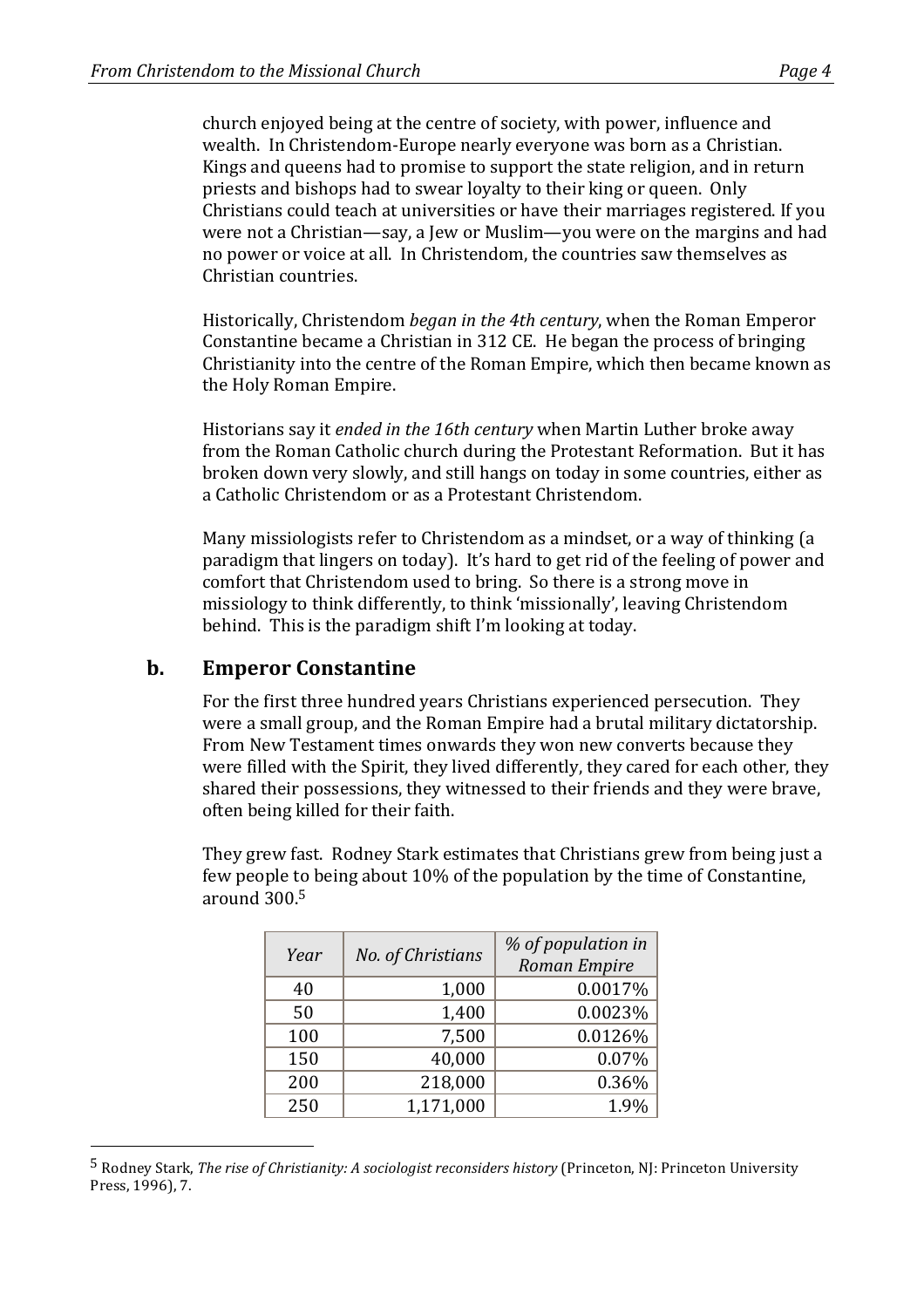|  | 6,300,000  |  |
|--|------------|--|
|  | 33,880,000 |  |

Emperor Constantine  $(272-337)$  was converted after having a dream the night before a big battle. He dreamed he was told to paint the sign of the cross on all his soldiers' shields. He did this and he won the battle. From then on he fought under the sign of the cross.<sup>6</sup> He made Christianity legal. Within two hundred years it was the only legal religion in the Empire and people were being forced to become Christians. Constantine built big churches and cathedrals. Christians got the good jobs. Many people converted to Christianity because it was the thing to do. Bishops became respectable and powerful. They began to wear expensive robes like those at the imperial court. The church moved from the edges of the empire to the centre.

#### **c.** The Church in the Western Middle Ages

From the 4th to the 16th century, Europe experienced Christendom. Westerners call this period *the Middle Ages*, in between the Classical era of Greek and Roman culture and the Modern era of science, humanism and art. The Middle Ages was all about Western Europe, not the Middle East. It was about the Latin-speaking church (later the Roman Catholic church), not the Eastern Orthodox church.

In my opinion, in this period the church largely forgot what it means to follow the humble Jesus who sat down with the poor and challenged those in power. It was a period when people were forced to become Christians, and when Christians were tortured or killed if they were found to be heretics—not believing what the church believed. It was a period when the popes and bishops were rich and very powerful, and many of them were not spiritual but were corrupt and evil. The empire gradually fell into decay and the light of the gospel became dim.

The 'Christian empire' in Europe collapsed in 1453 when Muslims—who had been advancing for centuries—conquered the capital city of the Holy Roman Empire, Constantinople.<sup>7</sup>

In this period, there was a theological shift, influenced by people like Augustine (354–430) and Anselm (1033–1109). Instead of looking forward to the whole universe being saved by God, the church focussed on original sin and saving the soul of each individual person. It was negative, individualistic and inward-looking. It separated the soul from the body, spirit from matter, 'being saved' from 'living the gospel'.

Also *salvation* became separated from what Jesus Christ did and became something the church decided. If you obeyed the church you could be saved; if not, you were going to hell.

 $^6$  Alan Kreider, 'Changing patterns of conversion in the West', in *The origins of Christendom in the West*, ed. Alan Kreider (Edinburgh: T & T Clark, 2001), 17.

 $7$  It then became Istanbul and was the centre of the Muslim Ottoman Empire, or Turkish empire, until 1922.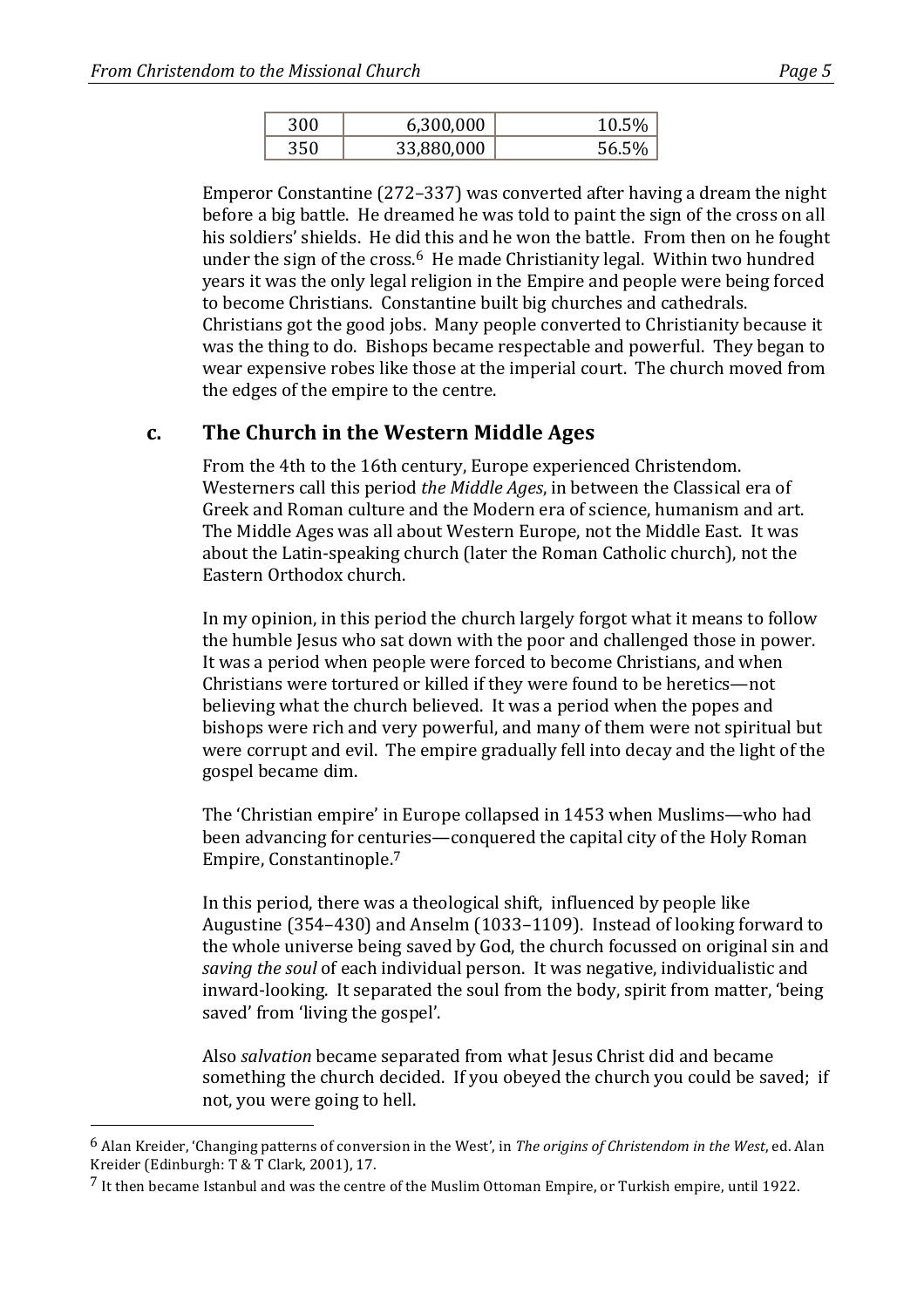As a result, *mission was seen as the self-realisation of the church*. In other words, mission was not seeking God's kingdom but wanting the church to grow and develop. This is the most important missiological weakness of Christendom. Everything centred around the pope who was in absolute charge of the church. It was the pope who engaged in mission, using his bishops and priests under him. The lay people didn't take part. $8$ 

The word 'mission' had not been used in the church before, even though similar words about being 'sent' had been around. But now, in the 16th century, 'mission' came into popular use, not for the whole church's participation in the mission of God, but for the priests of the Catholic Church sent by the pope.

People assumed that everyone in Europe was already Christian, so there was no mission to be done there. Missions were in the new colonies in Africa, America and Asia. Nobody could go without the blessing of the Vatican in Rome.<sup>9</sup> Mission was usually carried out at the same time as European countries sent soldiers to conquer new countries and merchants to exploit their wealth. It became known as *the three Ms*: missionaries, merchants and the military. $10$ 

Bosch, in his book *Transforming Mission*, likes to give each paradigm in the history of the church a Bible verse that sums up the era. Sadly but accurately, he sums up the Middle Ages, or Christendom, with Luke 14:23—'Then the master said to the slave, "Go out into the roads and lanes, and compel people to come in, so that my house may be filled".<sup>11</sup>

## **d. Mission in Christendom**

How can we summarise the missiological paradigm of Christendom? Here are some aspects of it:

- i. There was no need for local mission because everybody was a Christian.
- ii. Conversion was not necessary because you were born Christian.
- iii. The parish (a geographical unit) became more important than the congregation or faith-community. $12$
- iv. You just had to belong; you didn't have to live differently.
- v. Mission was 'out there', overseas, on the edges of the empire.<sup>13</sup>
- vi. Mission was about getting people to join the church.

<sup>&</sup>lt;sup>8</sup>David J Bosch, *Witness to the world* (London: Marshall, Morgan & Scott, 1980), 118.

<sup>9</sup>Bosch, *Transforming mission*, 228.

<sup>&</sup>lt;sup>10</sup> Samuel Ngun Ling, 'Challenges, problems, and prospects of theological education in Myanmar', *CTC Bulletin (Christian Conference of Asia)* 22.1 (April 2006), available at <http://www.cca.org.hk/resource/ctc/ctc06- 01/ctc06-01e.htm>.

<sup>11</sup>Bosch, *Transforming mission*, 236.

<sup>&</sup>lt;sup>12</sup> Loren B Mead, *The once and future church: Reinventing the congregation for a new mission frontier* (New York: The Alban Institute, 1991), 15.

<sup>13</sup> Mead, *The once and future church*, 15.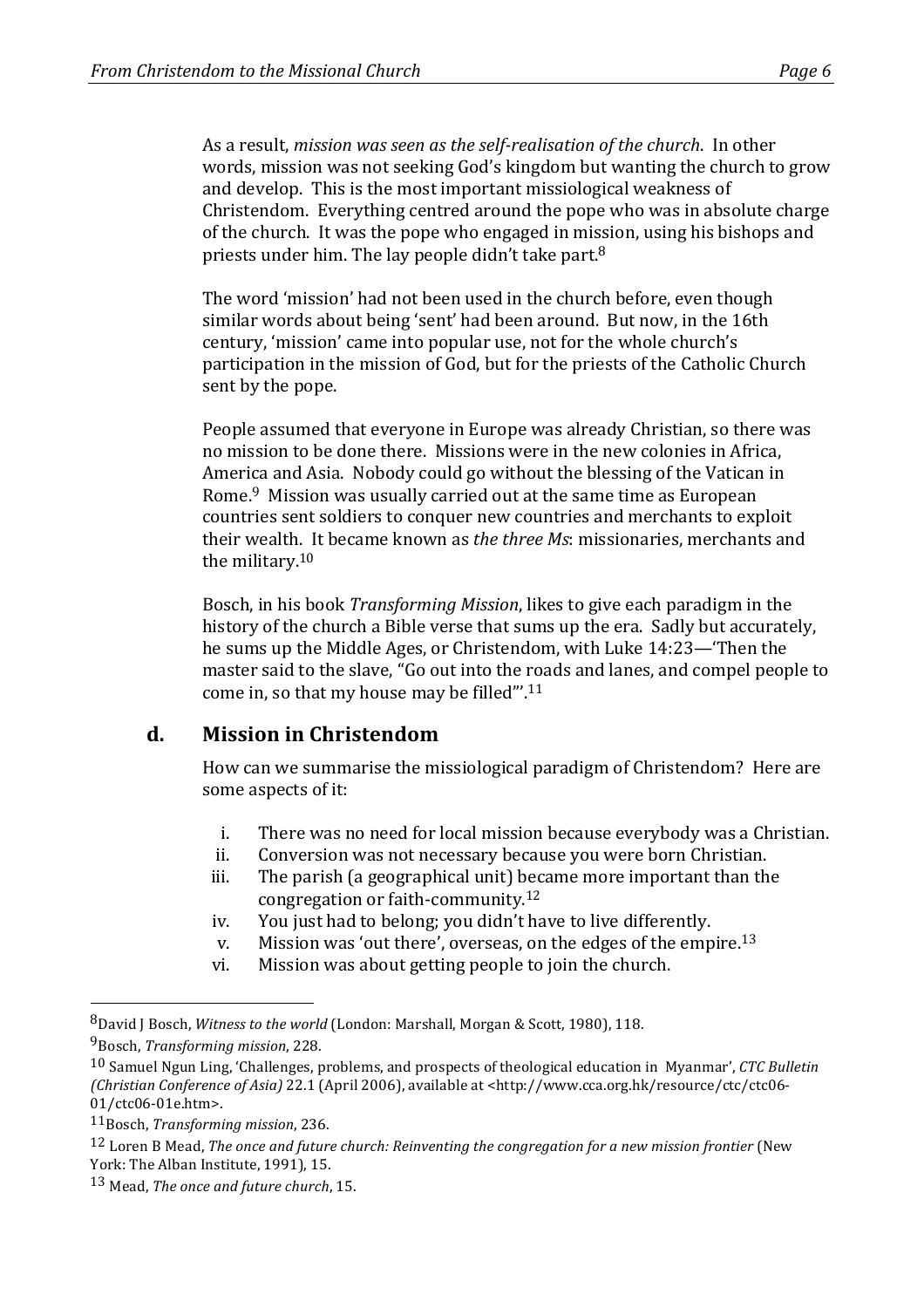- vii. The empire and the church were one: conquering and converting went hand-in-hand.14
- viii. Mission involved using power, even force.
- ix. Only priests engaged in mission; lay people were not involved.<sup>15</sup>

# **e. The Slow Breakdown of Christendom**

After the Protestant Reformation in the 16th century, Christendom broke in half, but it continued as before. In countries such as Germany each province (or division) chose whether to be Protestant or Catholic, and the state continued to pay the ministers and support the church. Even today in Norway the state collects taxes for the church and pays the Lutheran ministers.

Gradually Christendom has broken down and faded. But still we see signs of it. In England the Queen must swear to defend and uphold the Church of England, and the Bishops must swear to defend the Queen. The queen appoints the bishops and the Archbishop of Canterbury crowns the queen—'We'll support you if you support us'. The House of Lords in Parliament reserves twenty-six seats for bishops. It opens each day with the Lord's Prayer. State schools must provide daily Christian worship.<sup>16</sup>

In countries such as the United Kingdom, the US and Australia, what is left is the Christendom mindset. In other words Christians often think of themselves as at the centre of society, with power and influence. They sometimes like to think of their country as Christian, and are nervous when Buddhists or Muslims come as migrants. Or they long for the days when the church was at the centre.

#### *Question:*

It is hard for the church to follow Jesus when it has a lot of power and influence, as in *Christendom.* What is good and what is hard about being a church on the very edges of society, as it is here in Myanmar?

# **3. ASIAN CHRISTIANITY AVOIDS CHRISTENDOM**

I imagine that all of this is rather foreign to Christians in Asia. Your experience has been very different. In places like India, Myanmar, Singapore and Malaysia you have been on the other end of this Christendom. You have experienced missionaries, merchants and the military.

You are also a religious minority. You do not have power and influence. Under Constantine only Christians got the good jobs. It may be that in Myanmar only Buddhists get the good jobs. If there is a marriage of state and religion here, it is probably between the Myanmar government and Buddhism. I have heard it said that to be Burmese is to be Buddhist. Government leaders contribute to Buddhist statues and so on.

<sup>14</sup> Mead, *The once and future church*, 14.

<sup>15</sup> Mead, *The once and future church*, 17.

<sup>16</sup> Stuart Murray, *Post-Christendom* (Carlisle, UK: Paternoster, 2004), 189-191.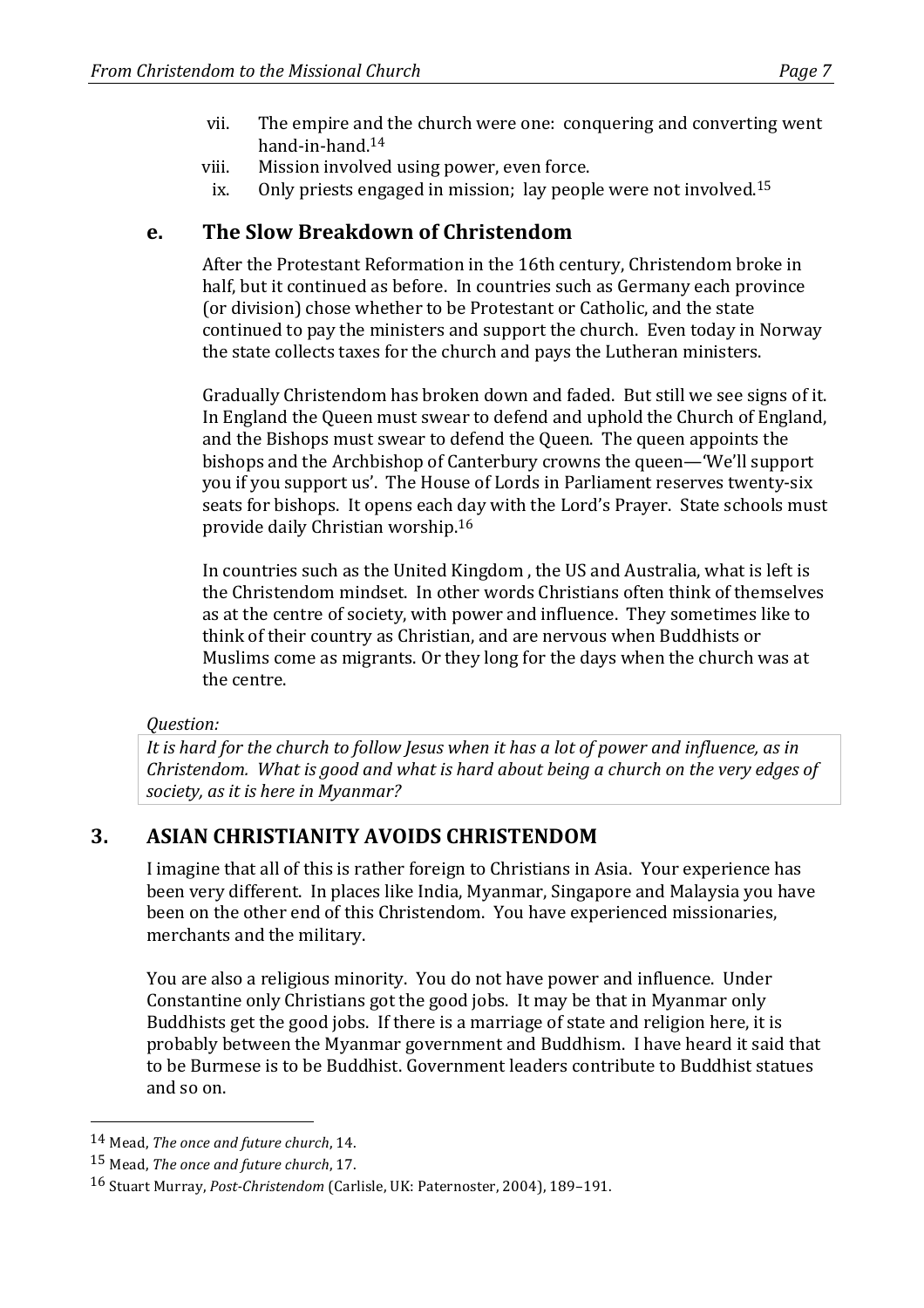The 2008 Constitution of Myanmar provides for freedom of religion (within certain constraints), $17$  but Section 361 says,

The Union recognizes [the] special position of Buddhism as the faith professed by the great majority of the citizens of the Union.<sup>18</sup>

This is very similar to the position of the Norwegian Government towards the Lutheran Church of Norway:

The Church of Norway, an Evangelical-Lutheran church, remains Norway's people's church, and is supported by the State as such.<sup>19</sup>

These are echoes of a state religion.

Another reason Christendom may be foreign to you is that the Christianity you received from missionaries tends to be evangelical. It encourages ordinary Christians to be on mission and not leave it to the pastors. It wants to convert people 'here and now', not somewhere else.

In many other places there has been a paradigm shift from Christendom to a new post-Christendom. The global church is changing its way of thinking to a missional mindset. It may be new to the West, but perhaps it is not new to you. Whether this is true or not, the missional paradigm is very important. so I'll outline it to you.

# **4. REDISCOVERING THE MISSION OF GOD**

I don't have time here to outline the history of global mission in detail.

A few western missionaries went overseas before about 1800. Famous names include the Roman Catholic missionaries Frances Xavier (1506–1552, India, Japan), Matteo Ricci (1552–1610, China) and Roberto Nobili (1577–1656, India), and later the German Moravians (arriving in  $1760$  in India).<sup>20</sup>

Then, following William Carey (1761–1834, India), a flood of missionaries from Britain, Europe and North America went to the non-western world. The one you know best in Myanmar is Adoniram Judson  $(1788-1850)$  who was amongst the first missionaries to Burma and arrived 1813—I'm sure there will be bicentenary celebrations next year.

<sup>17 &#</sup>x27;Constitution of the Republic of the Union of Myanmar',

<sup>&</sup>lt;http://www.burmalibrary.org/docs5/Myanmar\_Constitution-2008-en.pdf>, 2008, #34.

 $18$  'Constitution of the Republic of the Union of Myanmar', #361. Section 362 also says, 'The Union also recognizes Christianity, Islam, Hinduism and Animism as the religions existing in the Union at the day of the coming into operation of this Constitution', though what it means is unclear.

<sup>&</sup>lt;sup>19</sup> 'Church of Norway', Wikipedia, http://en.wikipedia.org/wiki/Church\_of\_Norway.

<sup>&</sup>lt;sup>20</sup> Stephen Neill, *A history of Christian missions*, 2nd ed. (Ringwood, Vic.: Penguin, 1986).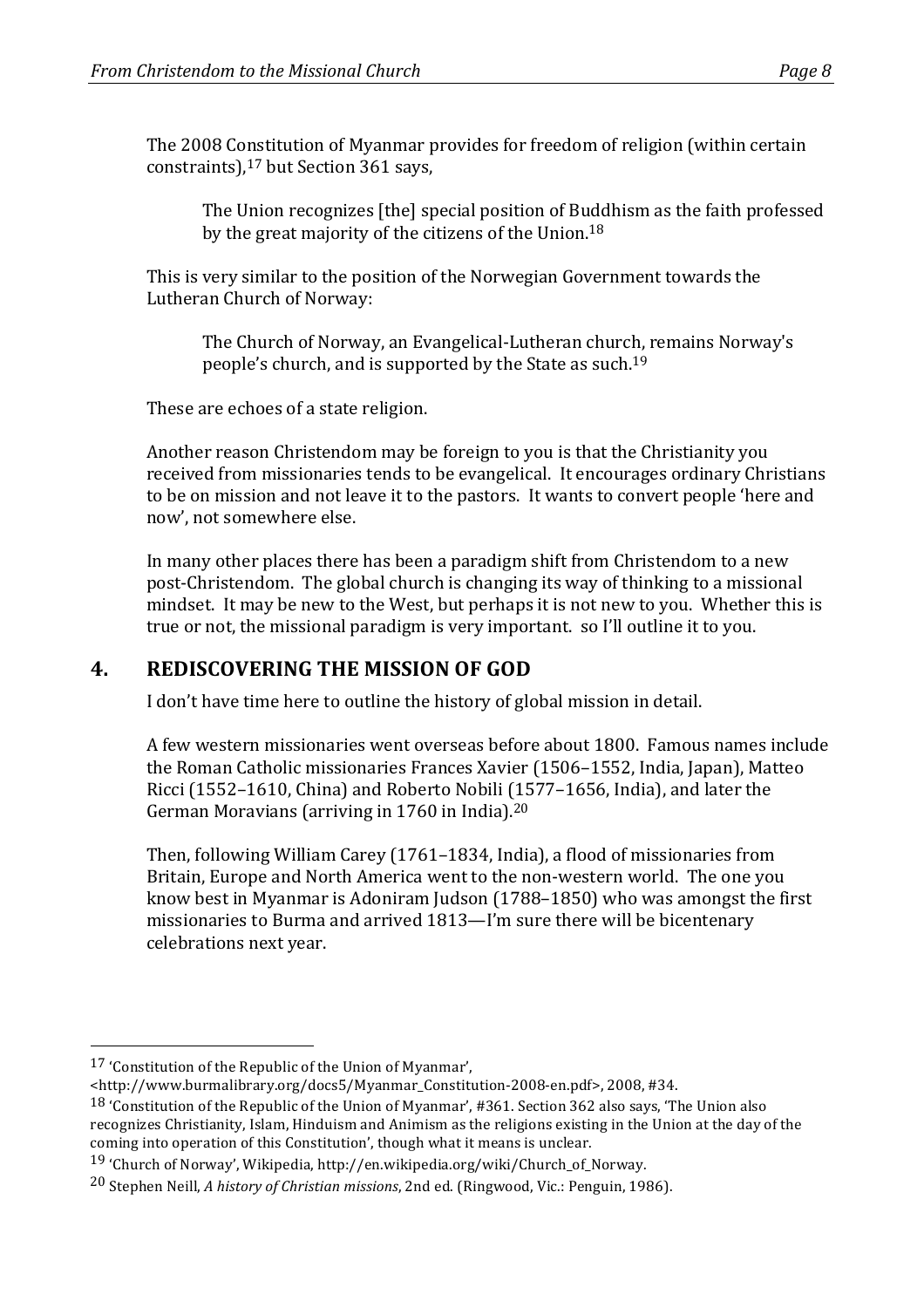Over time the number of missionaries from the non-western world has grown and now mission is said to be 'from everywhere to everywhere'.<sup>21</sup> It is not just a western activity.

These missionaries tended to come from the evangelical wing of the church, while the more established and liberal wing was less certain about mission.

But in the last fifty or sixty years, in all parts of the Christian church, there has been a theological recovery of mission.

Christian mission has come to be seen as participation in the mission of God (in Latin, *missio Dei*).

Karl Barth was the first to see this, arguing that, as well as God the Father sending the Son, and the Father and the Son sending the Spirit, we should see the Father, Son and Spirit sending the church.<sup>22</sup>

Lesslie Newbigin, even more clearly, said that being sent is at the heart of the church.<sup>23</sup> Newbigin's key text was John  $20:21-22$ , where Jesus says, 'Peace be with you. As the Father has sent me, so I send you,' and then breathes on them and says, 'Receive the Holy Spirit'.<sup>24</sup>

This means that we are called to be a missional church, a sent church, a church with a mission. We are not the church unless we are on mission.

We can say three things about this mission.

First, if God is the sender, God is 'outgoing love'. God wants to reconcile the whole *universe to Godself* (2 Cor 5:19) through the sending of Jesus Christ and the activity of the Holy Spirit. This is a big vision. Christian mission comes from the activity of God. So the impulse for mission is not primarily the converting of souls or the expansion of the church but taking part in God's cosmic purposes for a new order of relationships at all levels in the universe governed by justice, love, peace, and grace.

Second, as Jürgen Moltmann puts it, 'It is not the church that has a mission of salvation to fulfil in the world; it is the mission of the Son and the Spirit through the Father that includes the church'.<sup>25</sup> As is often said today, it is not so much that the church has a mission but that *God's mission has a church*.<sup>26</sup> This means that the church neither

<sup>&</sup>lt;sup>21</sup> Michael Nazir-Ali, *From everywhere to everywhere* (London: Collins, 1991).

<sup>&</sup>lt;sup>22</sup> Bosch, *Transforming mission*, 390.

<sup>&</sup>lt;sup>23</sup> Lesslie Newbigin, *The gospel in a pluralist society* (Grand Rapids: Eerdmans, 1989), 119.

 $^{24}$  Lesslie Newbigin, *The relevance of trinitarian doctrine for today's mission*, CWME Study Pamphlet #2 (London: Edinburgh House, 1963), 32-34, cited in Timothy Tennent, *Invitation to world missions: A Trinitarian missiology for the twenty-first century* (Grand Rapids: Kregel, 2010), 67.

<sup>&</sup>lt;sup>25</sup> Jürgen Moltmann, *The church in the power of the Spirit: A contribution to messianic ecclesiology* (London: SCM, 1977), 64.

<sup>&</sup>lt;sup>26</sup> Stephen B Bevans and Roger P Schroeder, *Constants in context: A theology of mission for today* (Maryknoll: Orbis, 2004), 8.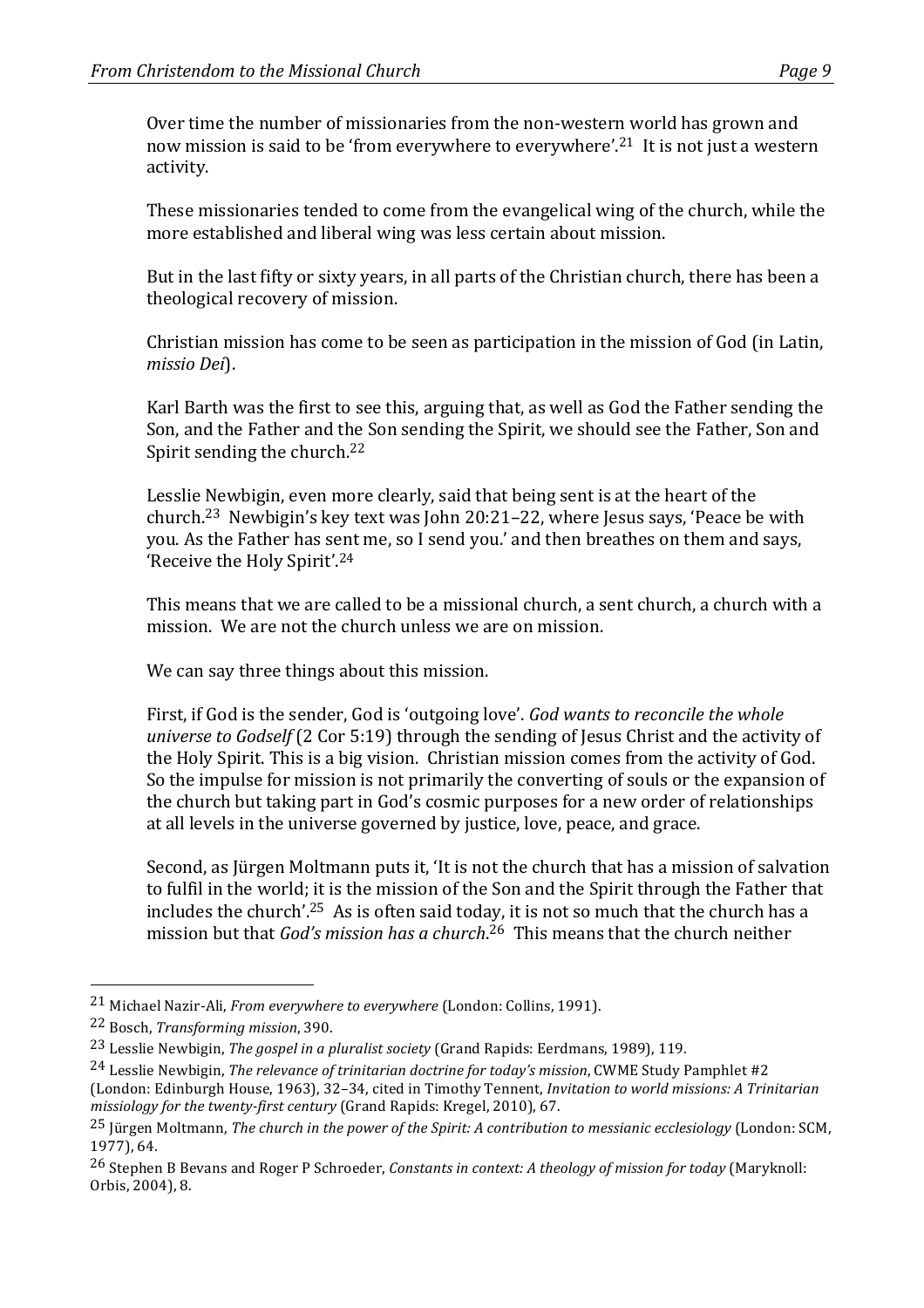shapes mission nor bears full responsibility for it. We are partners with God in God's mission.

Third, *the mission of God is at work beyond the church*. Cross-cultural workers often say that they do not bring God to unevangelised peoples; they discover God at work there and strive to bring it to the surface.

As a result of this shift in theology, we find on nearly every part of global church a new sense of mission. No longer do we think only about converting people; we also work toward a renewed society and renewed earth. No long is mission just a part of the work of the church; it is at the centre and it is the reason for the church. No longer is mission 'overseas' and done by professionals; every Christian is on mission where they are.

The whole church in all of its life is to look outwards. This is the meaning of the missional church.

This applies here in Myanmar as well as in the West. I hope it takes shape in Burmese ways and Chin ways and Karen ways and Kachin ways and so on.

## **5.** THE MISSIONAL CHURCH IN THE WEST

I can only speak of how western churches are trying to understand the missional church. This is a paradigm shift from Christendom to being church in a multicultural society. It is a paradigm shift from being at the centre, where we once were, to being on the edge in society. It is a paradigm shift from being a 'Christian' country, where everyone knew the Bible, to being a 'post-Christian' country, where people don't know the stories of the Bible.

## **a. What Does 'Missional' Mean?**

 

First, here's a simple definition of the term 'missional': A missional church is one that lives in all of its dimensions as a sent-people,<sup>27</sup> that is, it is shaped by mission.<sup>28</sup>

Another simple way to say it is that is outward-looking in all of its activity.

A third way is to say that the whole reason we exist is to be a sign of the kingdom of God. Mission is God's and we are witnesses to it. We seek out where God is active and try to fan the flames.

I like to say that mission is living into the kingdom of God, or the 'commonwealth of God'. It is straining for the gracious reality of God's presence in the world.

<sup>&</sup>lt;sup>27</sup> Darrell L Guder, ed. *Missional church: A vision for the sending of the church in North America* (Grand Rapids: Eerdmans, 1998), 4.

<sup>&</sup>lt;sup>28</sup> Church of England Mission and Public Affairs Council, *Mission-shaped church: Church planting and fresh expressions of church in a changing context* (Brookvale, NSW: Willow Publishing, 2005).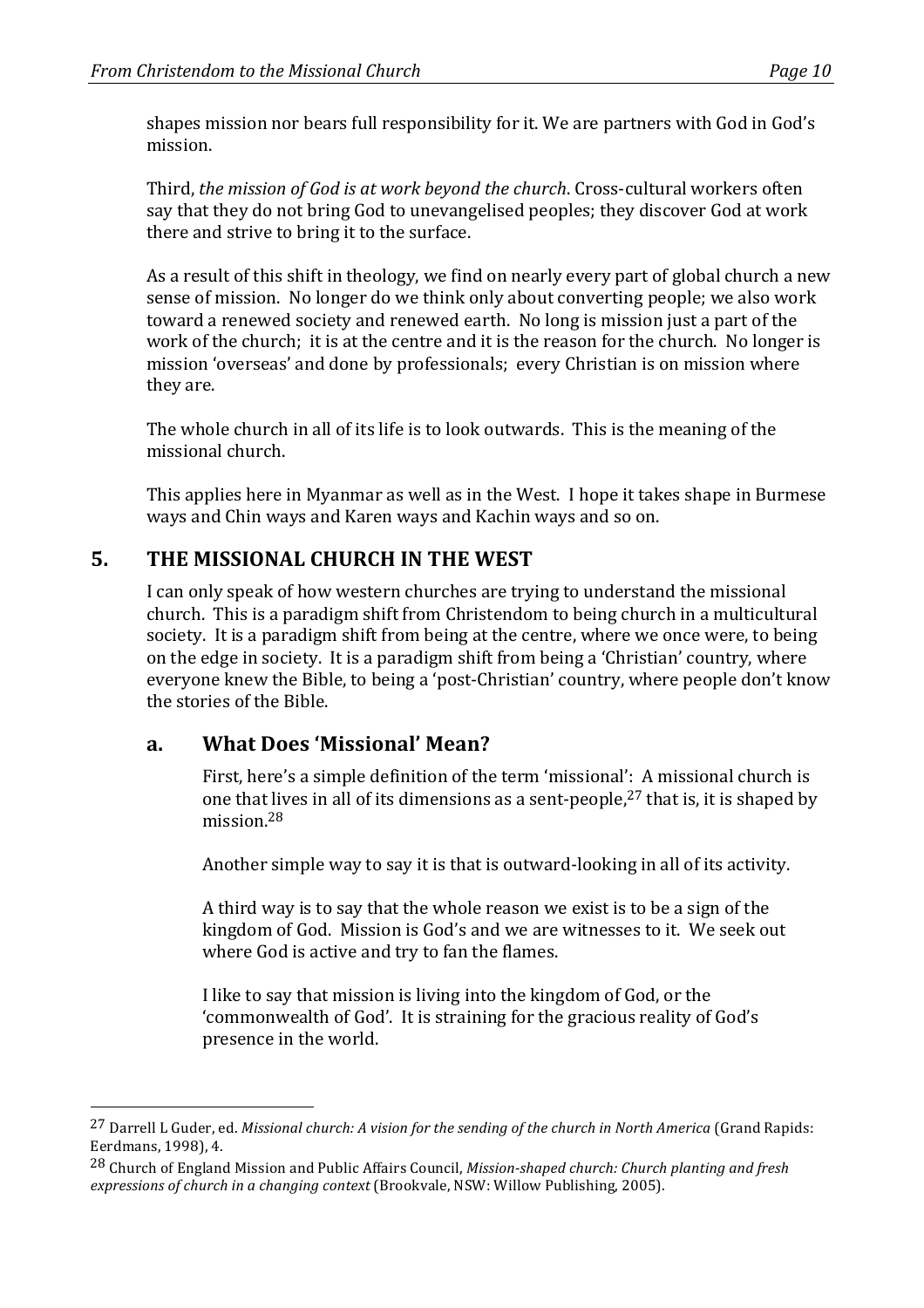So being missional is much broader than evangelism or engaging in 'missions'. 'Missions' are particular activities we might engage in; 'mission' is the overall task.

It includes at least these three dimensions:

- evangelism (telling the Good News).
- seeking peace and justice (living the Good News, service, social action, justice-seeking, peace-making), and
- caring for creation.

Wherever we see God at work in bringing shalom, community, love and justice, we see the signs of the kingdom. The church's role is to be a sign of this kingdom. The church is not the kingdom, just a wobbly, fallible, faltering, distorted sign of the kingdom.

Mission is incarnational. That is, we don't just speak our message; we give it shape or body with our lives. It 'takes flesh'. We learn how to engage in mission from God. As God became one of us and dwelt among us, 'taking shape' in our reality, so also Jesus-followers are called to take the road and live and tell the Good News in the midst of the reality of those around us. We are not primarily called to bring people into somewhere, but to go out to them and take Good News to where they are.

This is embodied mission, lifestyle mission, all-of-life mission, costly mission.

## **b. What Does a Missional Church Look Like?**

Part of following Jesus is to form a new community in which we begin to live out the new order of relationships promised by God. We are a sign of the kingdom. Because restored human relationships are so central to the kingdom of God, we can't be solo Jesus-followers. We can't do it alone; we need each other. The church is the body of Christ. It is corporate and communal.

The theological term for having a missional approach to being church is 'missional ecclesiology'.<sup>29</sup>

Put simply, to be a follower of Jesus means,

 

- first, to centre our lives on following Jesus, then,
- second, to engage in living and speaking the Good News as creatively as we can, and then,
- thirdly, to consider what it might mean for the shape of the church.

In other words, our christology should shape our missiology, which then shapes our ecclesiology. It goes: 'Jesus, mission, church'.

<sup>&</sup>lt;sup>29</sup> Craig Van Gelder and William David Taylor, *The essence of the church: A community created by the Spirit* (Grand Rapids: Baker, 2000), 27-44; Guder, ed. *Missional church*; Graham Hill, *Salt, light and a city: Introducing missional ecclesiology* (Eugene, OR: Wipf and Stock, 2012).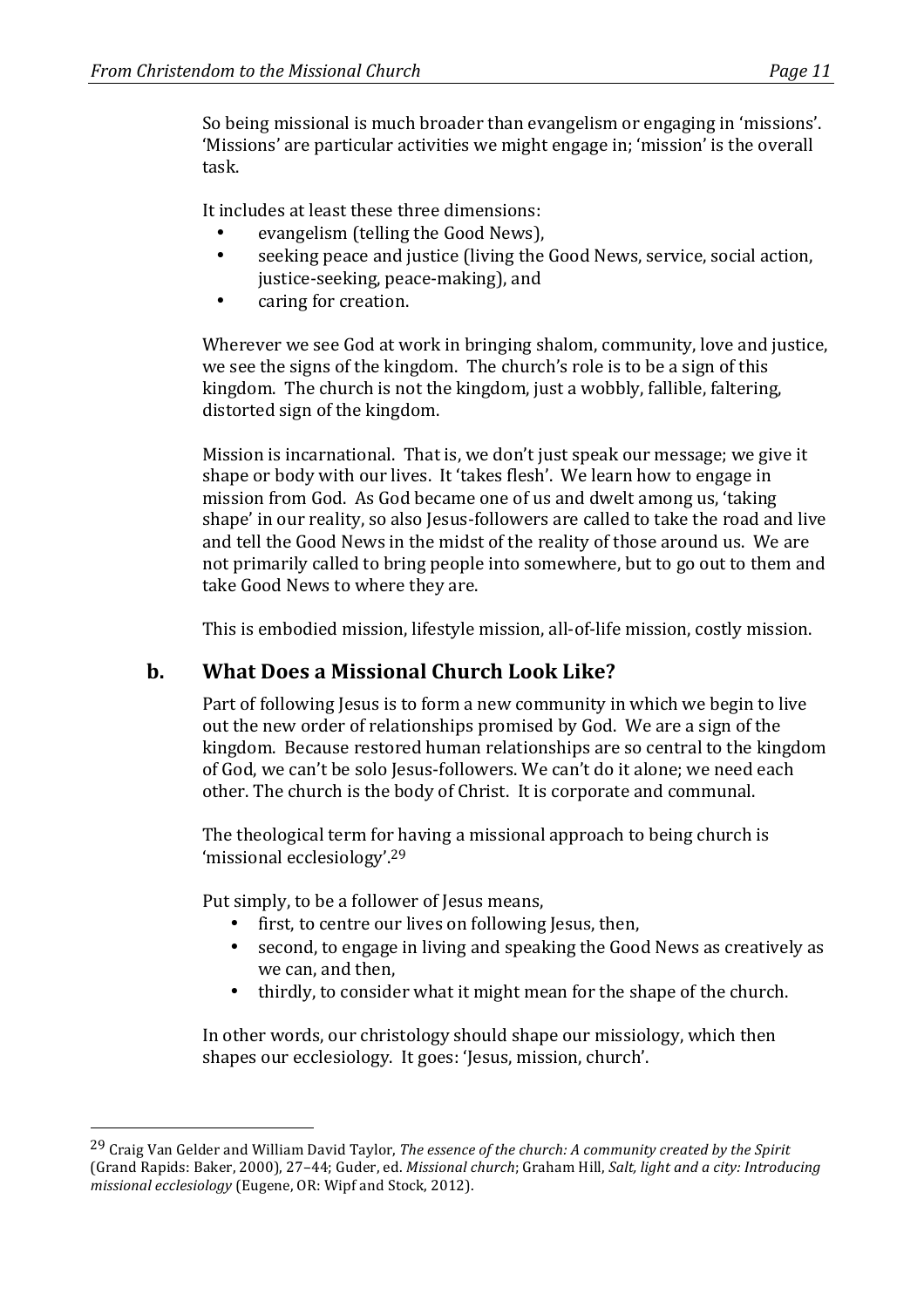# **c. Mission, Worship and Community**

What are the basic elements of the local church?

I see church as made up of three activities, which overlap: $30$ 

| Church is at least | Including things like                         |
|--------------------|-----------------------------------------------|
| <b>Mission</b>     | evangelism, service, community                |
|                    | development, social action, care for creation |
| Worship            | praise, hearing the Word, intercession,       |
|                    | response                                      |
| Community          | pastoral care, healing, education, children   |
|                    | and youth                                     |



We tend to emphasise one or the other, but all three are needed.<sup>31</sup>

These elements or dimensions of the church only say what we will do together, not how. Because mission is contextual, if we follow the order 'Iesus>Mission>Church' it depends entirely on the context what shape church will take

So the structures of church are entirely open, flexible and contextual—What day of the week we meet; how we pray; whether we sing; who leads; how long we meet for; where we meet; how formal we are; whether we set up a nice space or use a lounge room, pub or café; what language we use; how we read the Bible; whether and how we include communion and baptism; and so on.

Some missional churches have very good worship, and people come to be part of it. This is mission through worship.

Some missional churches are warm and welcoming communities where people care for each other very well. People come to be part of it. This mission through community.

Some churches are very good in their service or social action out in the community. This is mission 'out there where the people are'. It is the 'church

<sup>30</sup> Robert Warren, *Being human, being church: Spirituality and mission in the local church* (London: Marshall Pickering, 1995), 89.

<sup>31</sup> Murray, *Post-Christendom*, 255.